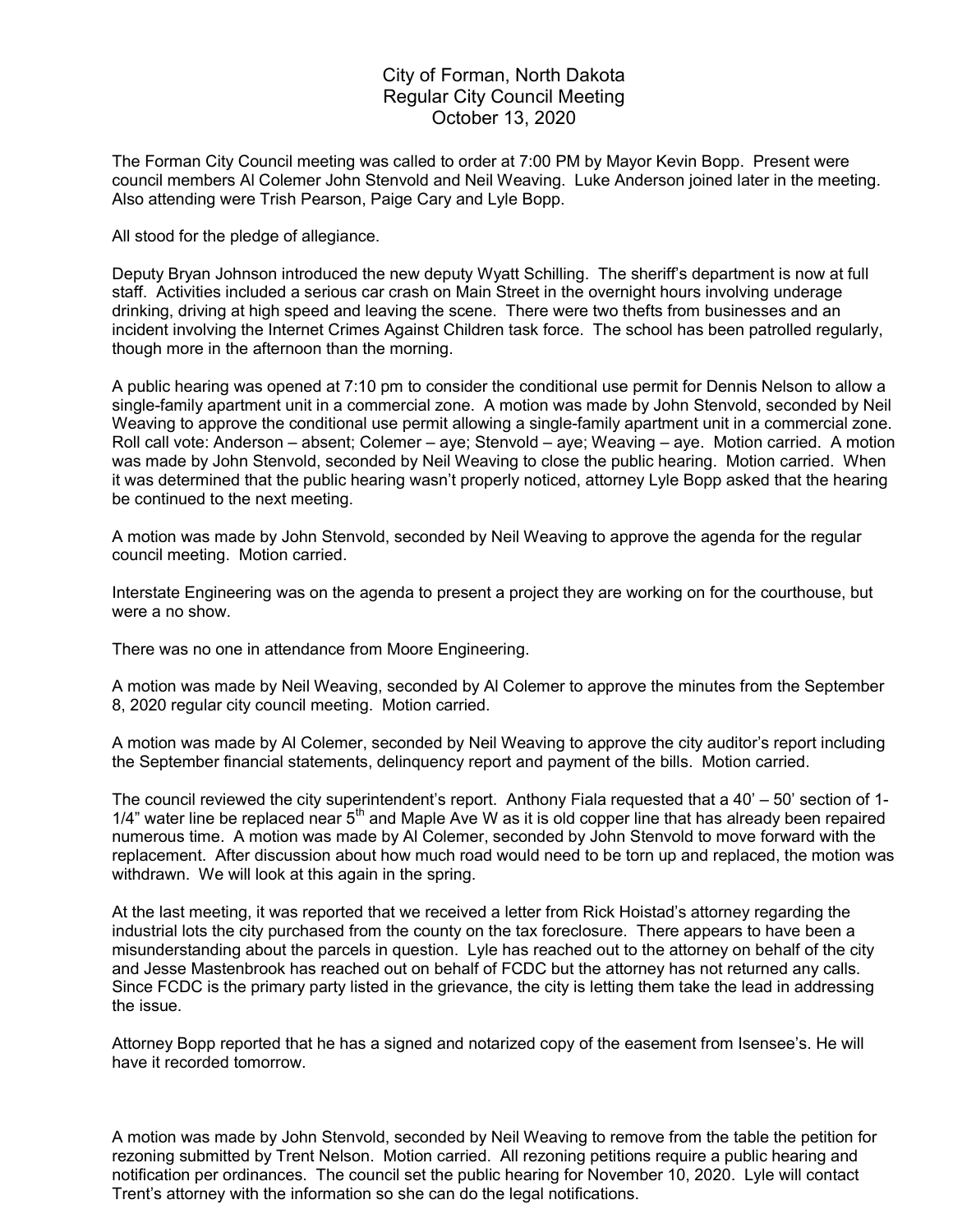Economic Development Coordinator, Paige Cary reviewed her report with the city council. A couple of the items she has been working on have been bumped up to the county level where they can include participation from all cities. Paige submitted a written social media policy and asked that the council approve it. The agreed it was well written and had no changes. A motion was made by John Stenvold, seconded by Neil Weaving to approve the city social media policy as presented by Paige Cary. Motion carried. Paige talked to two housing study firms, one of which has submitted a proposal. She would like to have three proposals to present.

Paige Cary and Jesse Mastenbrook worked together to submit the grocery store project to the Main Street Initiative. The council is very proud of their work on the project and Paige announced that we won the Main Street Excellency Award. Congratulations, Paige!

In old business, the paving patches are done. Bituminous Paving was in and out in one day. The patching came in over their estimate, but the city added one large patch and a couple of others required more asphalt than originally planned.

A motion was made by Al Colemer, seconded by Neil Weaving to reappoint John Stenvold to the Sargent County Planning Commission for four years. Motion carried.

Mayor Bopp noted that he approved two building permits this month. One permit was for a cement patio for Christianson's and one for a 50'x100' building addition for RayMac.

Trish Pearson presented an idea for the city to run an adopt-a-fire-hydrant program. Many other cities have similar programs in place. Residents would be asked to "adopt" a fire hydrant near their home and keep snow, and bushes cleared away from them. Easy access to hydrants can save time and save lives. Paige will work with Trish to roll out the program.

The city received a request from a vendor to have a food truck in town a couple of days per week. Our ordinances regarding transient merchants are very restrictive and need to be revised. Until they are revised, the vendor would have to adhere to the ordinances. We will look at these over the winter.

Luke Anderson joined the meeting and addressed a few agenda items. He inspected the fire hydrant by Southside Automotive and RayMac. Ray Mac has a lot of equipment parked along the tree line, which they have every right to do. However, that creates one more obstacle to a clear path to the hydrant. Luke strongly suggested that the city start looking for grant or loan money to extend that hydrant up to the service road. We also need to add several hydrants to gain adequate coverage for the businesses on the south side. In addition, we have discovered other areas throughout town where there in inadequate coverage. Luke and Trish will work together to seek out funding sources.

Luke asked the city to declare their policy regarding usage of city hall since the county is back in a yellow designation for the pandemic. The Fire District is discussing the upcoming Firemen's Ball and the council needs to decide if it would be allowed. A motion was made by Luke Anderson, seconded by Neil Weaving to restrict large gatherings where social distancing cannot be maintained and follow the ND Department of Health guidelines while we are under a yellow designation. Motion carried. It was suggested that the Fire District explore other options such as the horse barn at the fairgrounds, which is much larger.

Sargent County Emergency Manager, Wendy Willprecht sent out a letter stating that the Commissioners met and is extending a 50% cost share to purchase a new siren or repair an existing siren to all cities within Sargent County. The council had previously discussed the need for an additional siren that would cover the south addition. Also, during the last test, the siren at the fairgrounds went off manually, but would not trigger with the fire department handheld radio like the one in town. A motion was made by Al Colemer, seconded by Luke Anderson to pursue an additional siren utilizing the 50% cost share from the County's 911 funds. Motion carried.

Last month the council voted to extend an offer for the city maintenance position to one candidate. That candidate refused the offer. Shane Swanson has been working filling in for the city and also applied for the position. A motion was made by Luke Anderson, seconded by John Stenvold to extend an offer to Shane Swanson to start at \$17.30 per hour with a \$.25 per hour increase upon receiving his CDL; \$.15 per hour increase upon getting his water plant operator I certification ; \$.10 per hour increase upon getting his water plant operator II certification. Roll call vote: Anderson – aye; Colemer – aye; Stenvold – aye; Weaving –